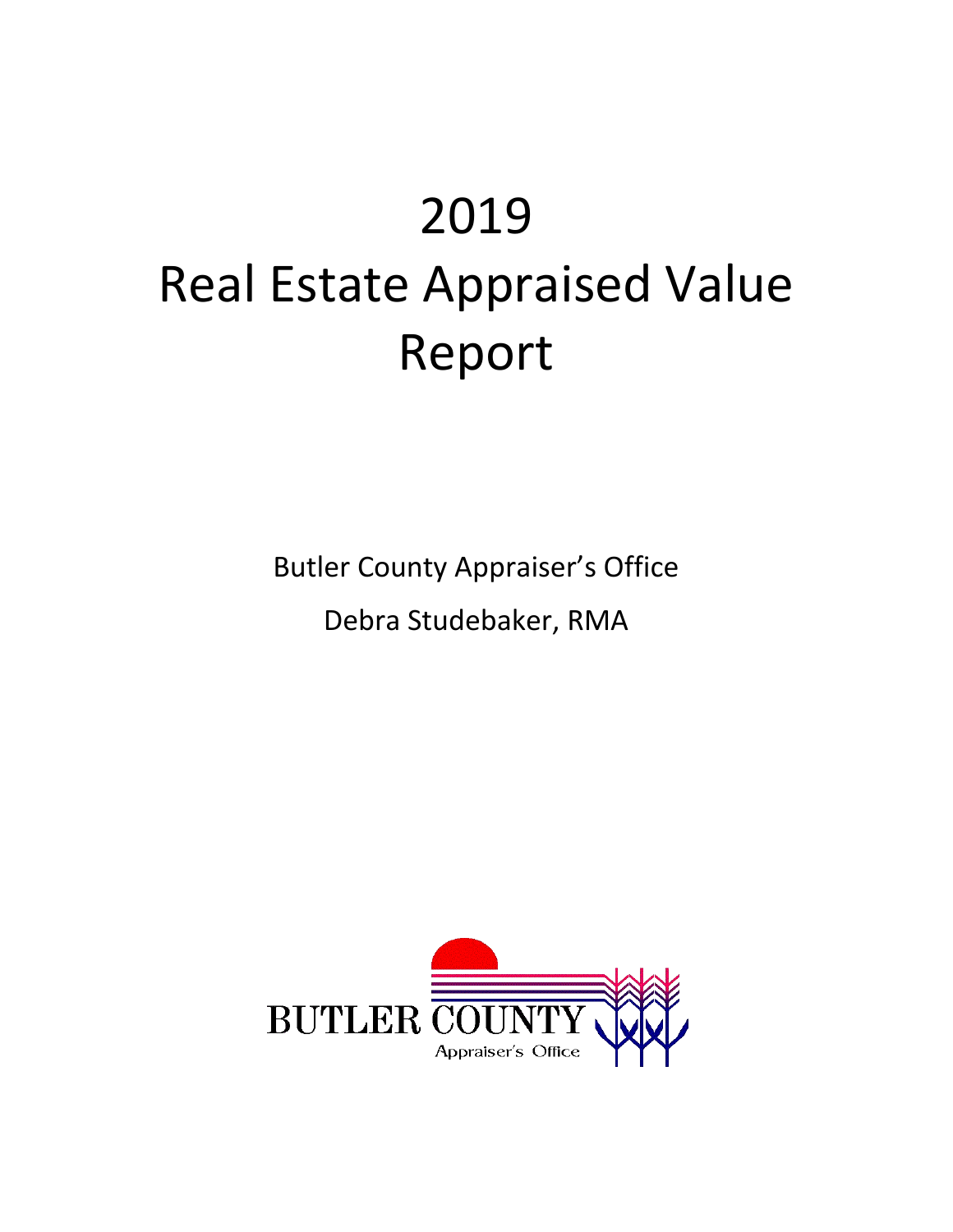### Residential

| <b>Total Number of Parcels:</b>                                 | 20,518 |     |
|-----------------------------------------------------------------|--------|-----|
| Parcels with Value Increase:<br>The median increase is 2.8%     | 15,329 | 75% |
| Parcels with No Change of Value:                                | 1,181  | 6%  |
| Parcels with Decrease of Value:<br>The median decrease is -1.9% | 4,008  | 19% |

*The overall median value change, including no change, is 1.9%. Of the parcels with increases, 82% will have a 5.00% value increase or less.*

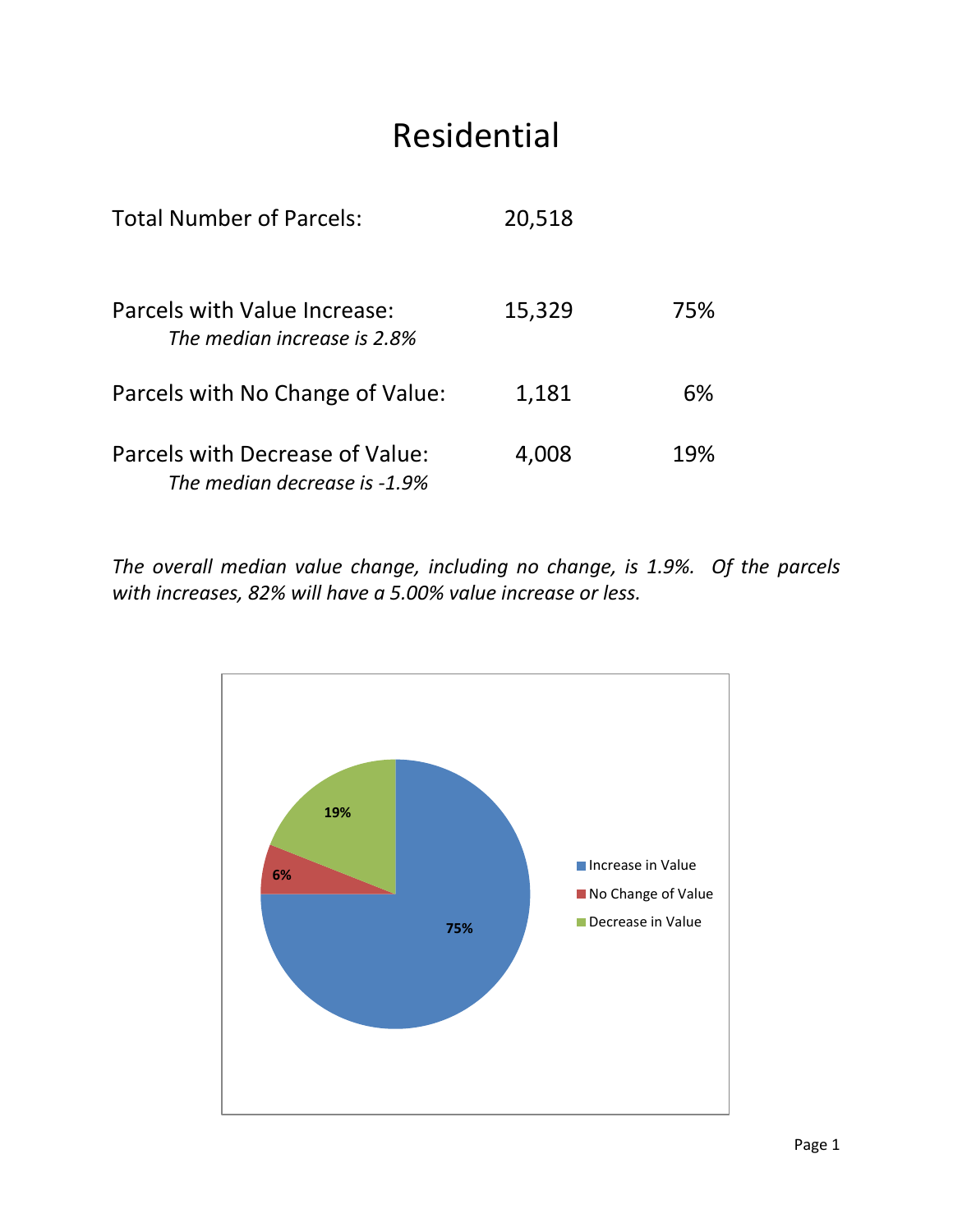## Commercial & Industrial

| <b>Total Number of Parcels:</b>                                 | 1,347 |     |
|-----------------------------------------------------------------|-------|-----|
| Parcels with Value Increase:<br>The median increase is 1.9%     | 863   | 64% |
| Parcels with No Change of Value:                                | 145   | 11% |
| Parcels with Decrease of Value:<br>The median decrease is -1.1% | 339   | 25% |

*The overall median value change, including no change, is 0.7%. Of the parcels with increases, 79% will have a 5.00% value increase or less.*

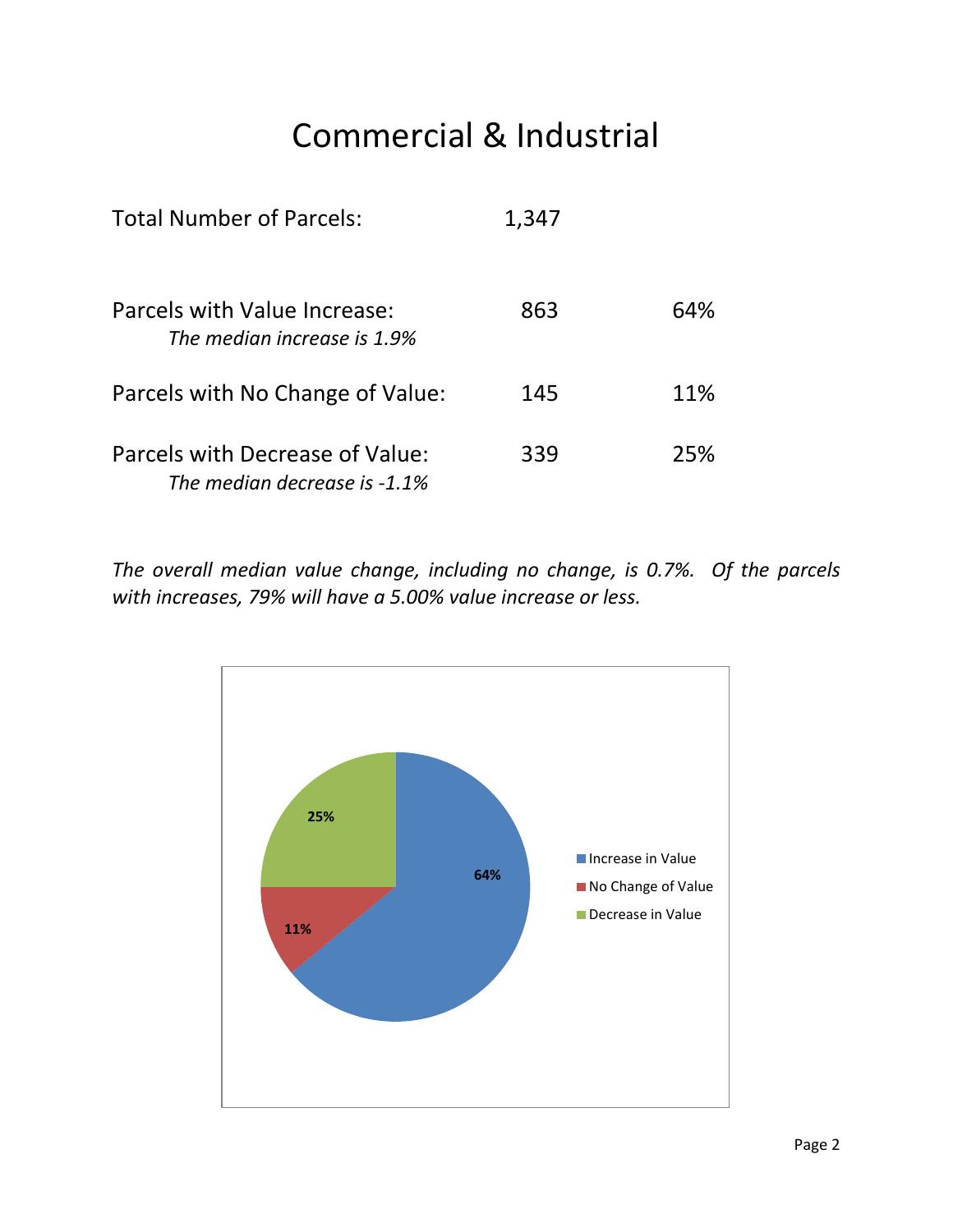#### Farm Home Sites

| <b>Total Number of Parcels:</b>                                 | 3,108 |       |
|-----------------------------------------------------------------|-------|-------|
| Parcels with Value Increase:<br>The median increase is 2.7%     | 2,651 | 85.3% |
| Parcels with No Change of Value:                                | 7     | 0.2%  |
| Parcels with Decrease of Value:<br>The median decrease is -1.6% | 450   | 14.5% |

*The overall median value change, including no change, is 2.1%. Of the parcels with increases, 78% will have a 5.00% value increase or less. Farm home site properties are those that have both residential and agriculture classes.*

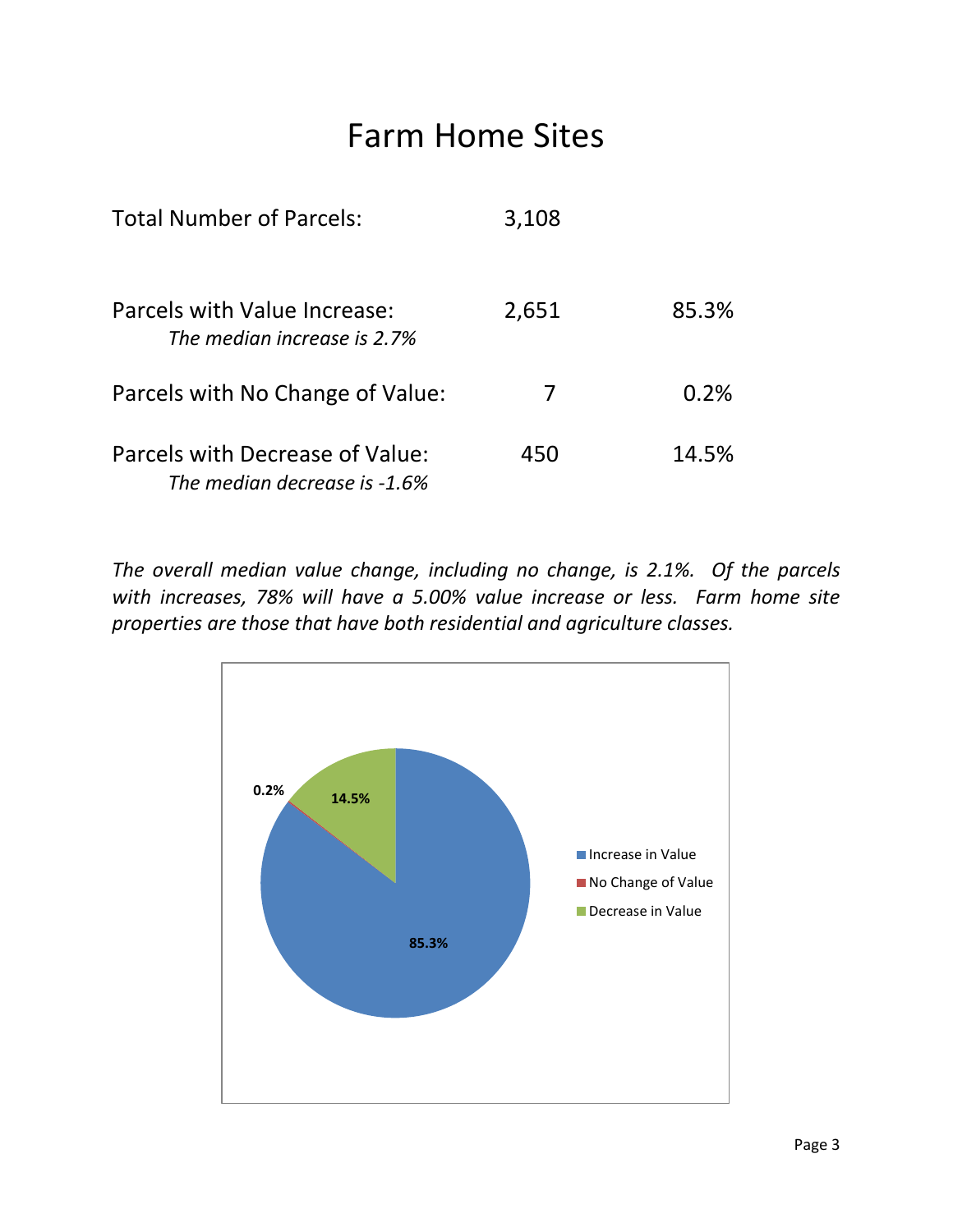# Agriculture Land and Improvements

| <b>Total Number of Parcels:</b>  | 4,975 |     |
|----------------------------------|-------|-----|
| Parcels with Value Increase:     | 4,400 | 88% |
| Parcels with No Change of Value: | 424   | 9%  |
| Parcels with Decrease of Value:  | 151   | 3%  |

*Agriculture land values are established by the Division of Property Valuation, Kansas Department of Revenue. The majority of the agriculture use values increased. Grassland, including native and tame, median increase is 14.49%. The dry crop median increase is 3.15% and the irrigated crop median increase is 5.25%.*

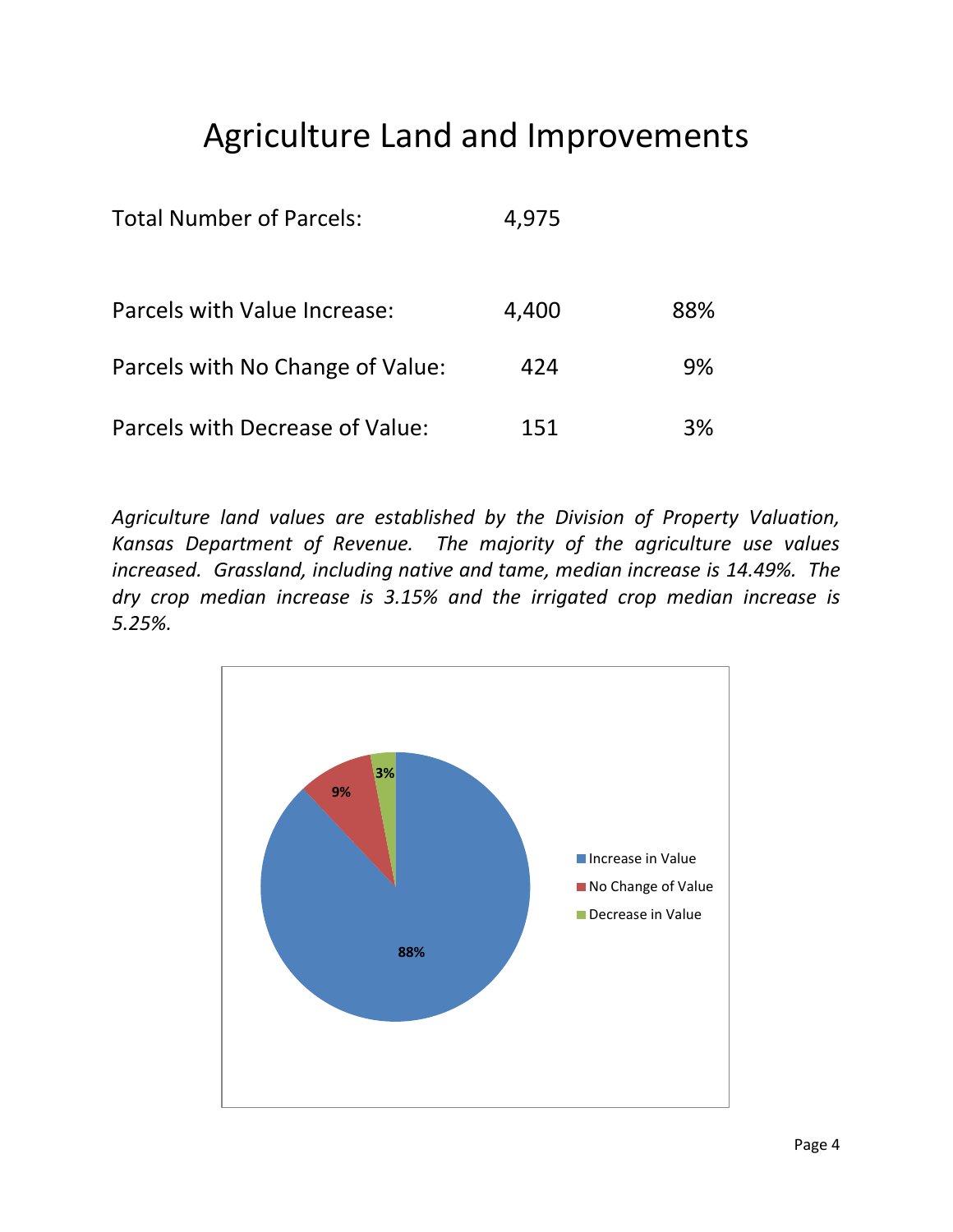#### Vacant Land

| <b>Total Number of Parcels:</b>  | 2,263 |     |
|----------------------------------|-------|-----|
| Parcels with Value Increase:     | 234   | 10% |
| Parcels with No Change of Value: | 1,727 | 76% |
| Parcels with Decrease of Value:  | 302   | 14% |

*The overall median value change is 0.0%. Vacant land values are established using sales between 2013 and 2018.*

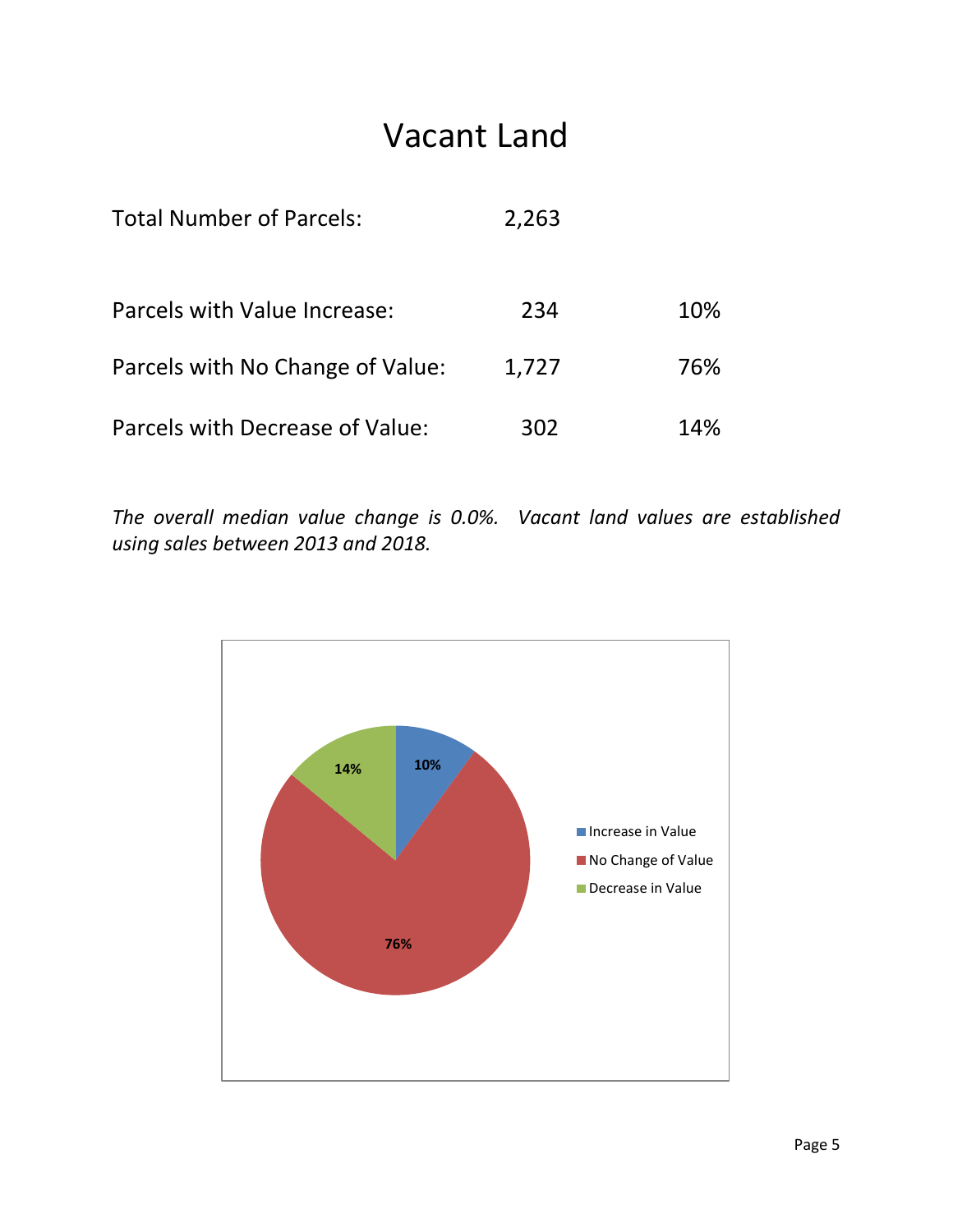# All Property Types

Total Number of Parcels: 33,327 *Includes Exempt, Not for Profit, Other and Utility Parcels* Parcels with Value Increase: 24,000 72% *The median increase is 3.3% (Includes agriculture and new construction)* Parcels with No Change of Value: 3,904 12% Parcels with Decrease of Value: 5,423 16% *The median decrease is -2.0%*

*The overall median value change, including no change, is 2.0%. Of the parcels with increases, 72% will have a 5.00% value increase or less.*

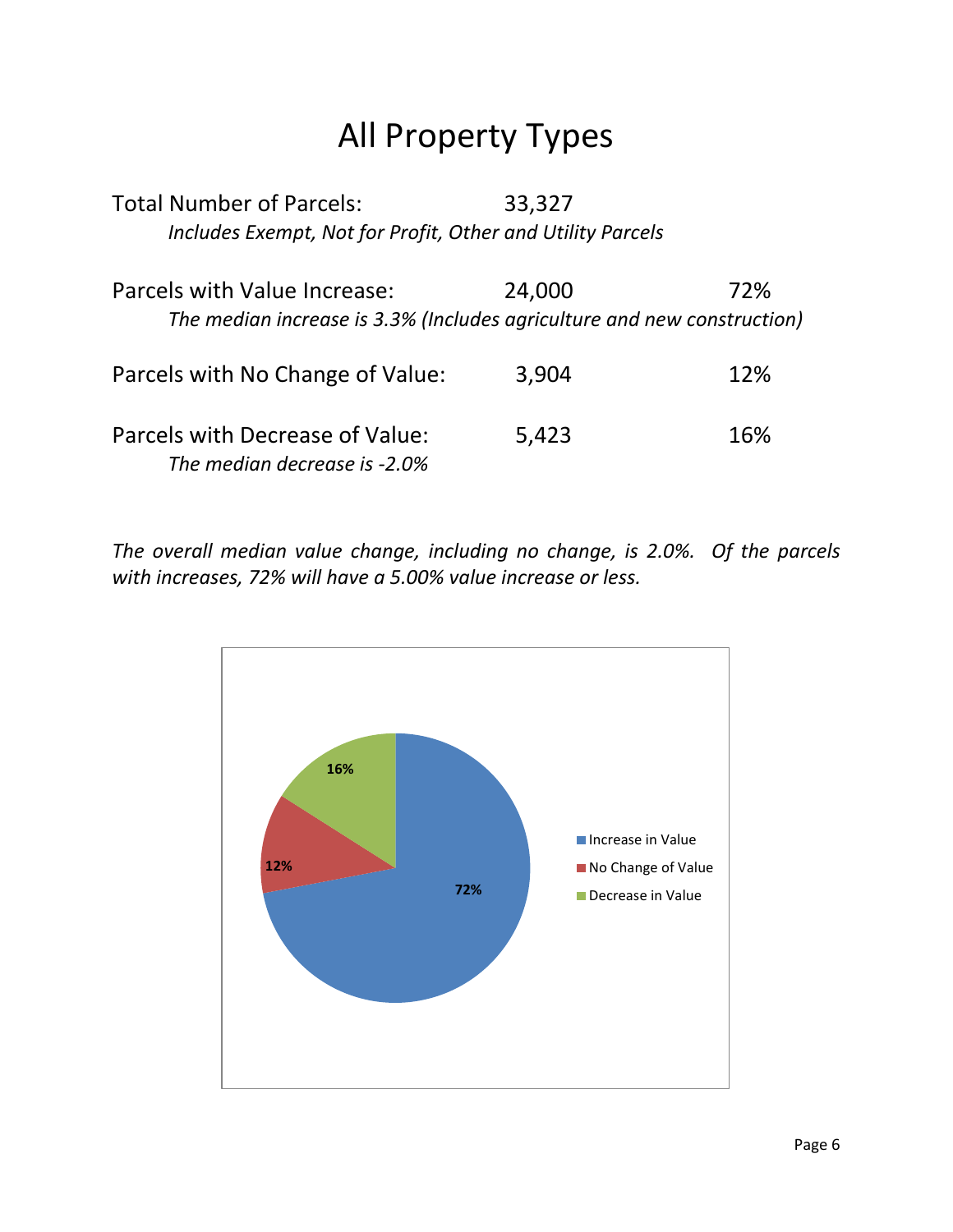## New Single Family Homes

| 2018 | 146 |
|------|-----|
| 2017 | 208 |
| 2016 | 176 |
| 2015 | 142 |
| 2014 | 156 |
| 2013 | 159 |
| 2012 | 151 |
| 2011 | 144 |
| 2010 | 180 |
| 2009 | 139 |
| 2008 | 266 |

*There were 45% less new single family homes in 2018 compared to 2008.*

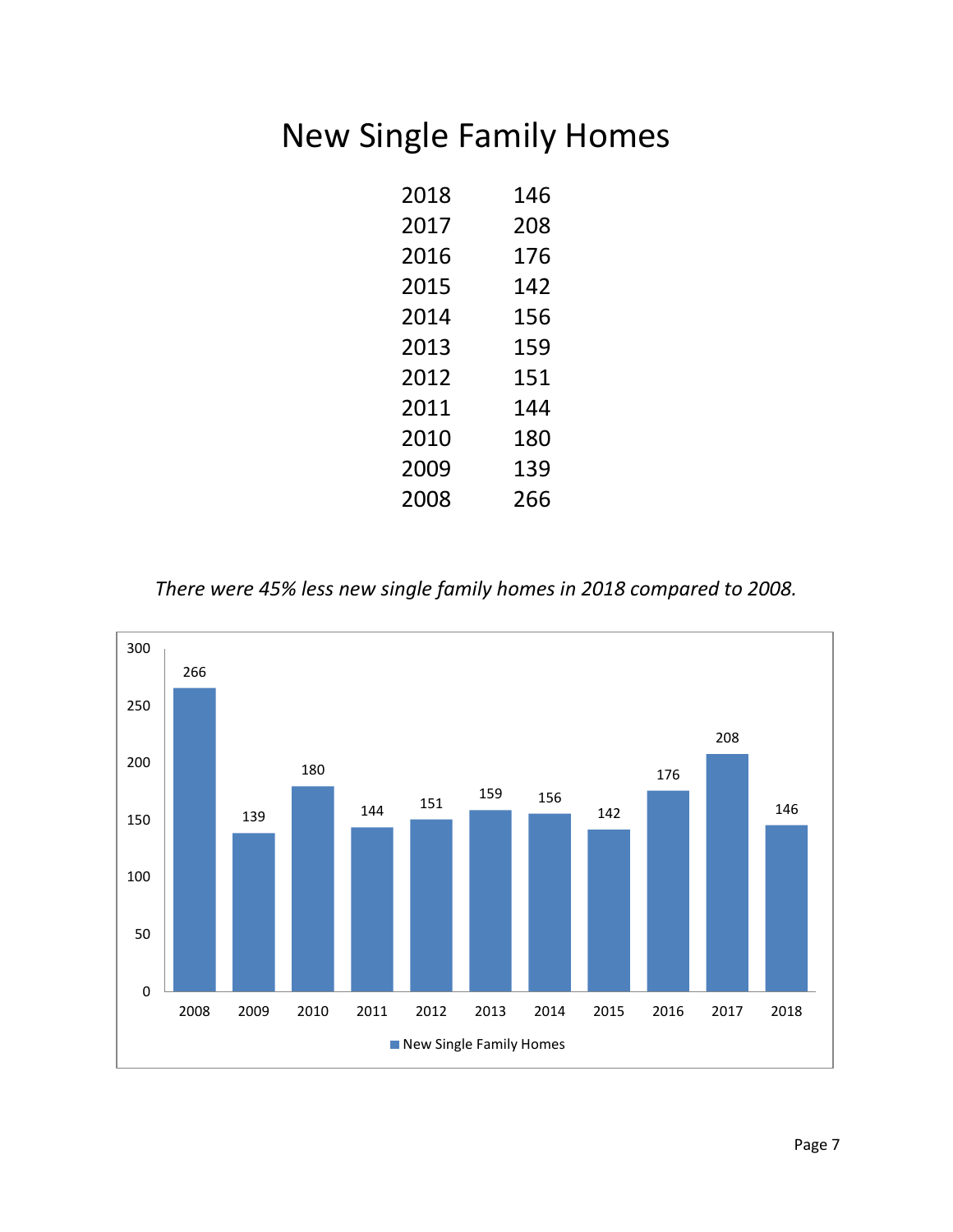### New Commercial Construction

| 2018 | 29 |
|------|----|
| 2017 | 40 |
| 2016 | 34 |
| 2015 | 50 |
| 2014 | 32 |
| 2013 | 38 |
| 2012 | 38 |
| 2011 | 42 |
| 2010 | 49 |
| 2009 | 33 |
| 2008 | 52 |

*Commercial/Industrial new construction numbers are based upon type of construction or use and may include exempt property construction.*

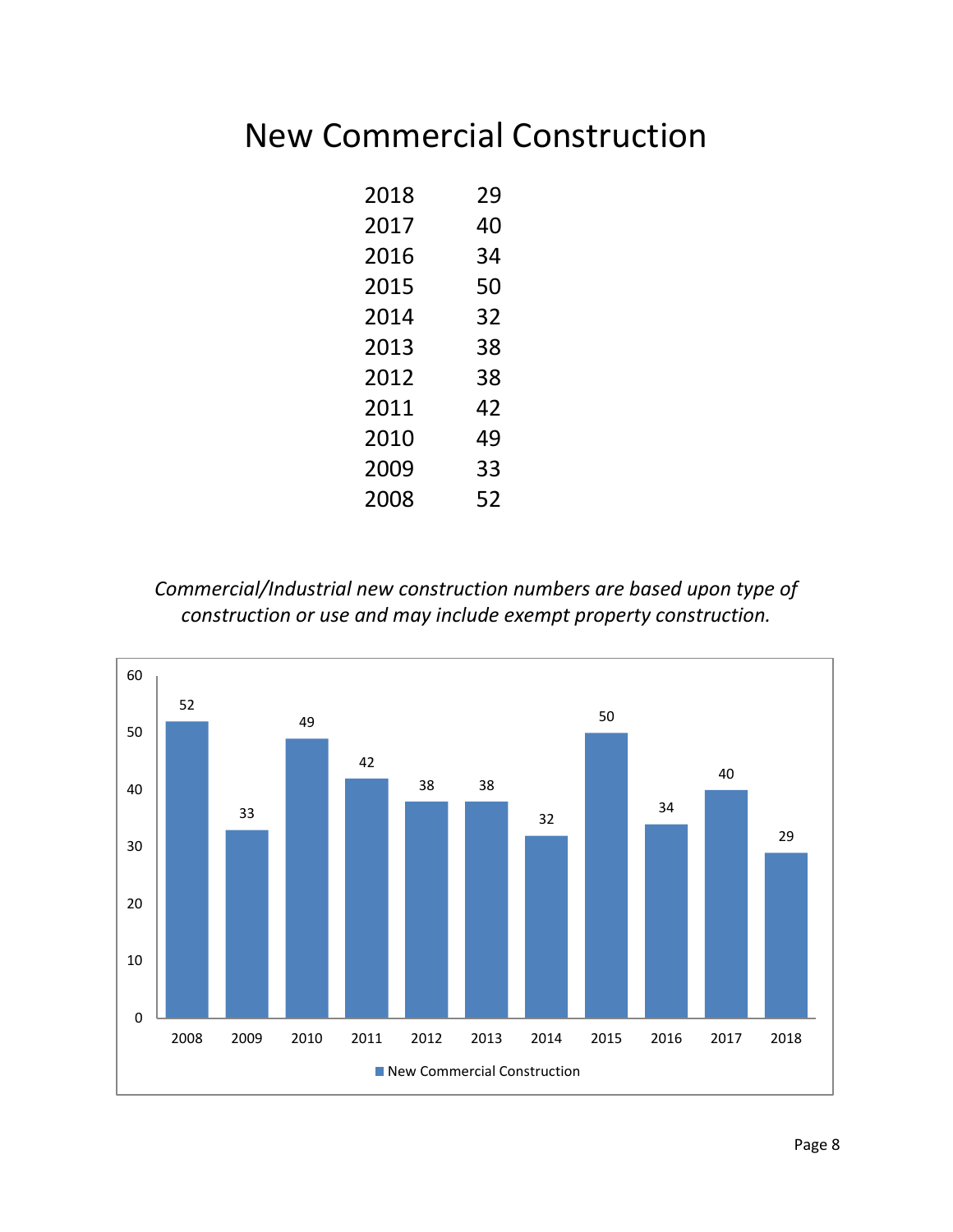#### Median Residential Sale Price

| 2018 | \$155,000 |
|------|-----------|
| 2017 | \$154,900 |
| 2016 | \$155,000 |
| 2015 | \$150,000 |
| 2014 | \$147,350 |
| 2013 | \$143,000 |
| 2012 | \$133,500 |
| 2011 | \$139,450 |
| 2010 | \$136,000 |